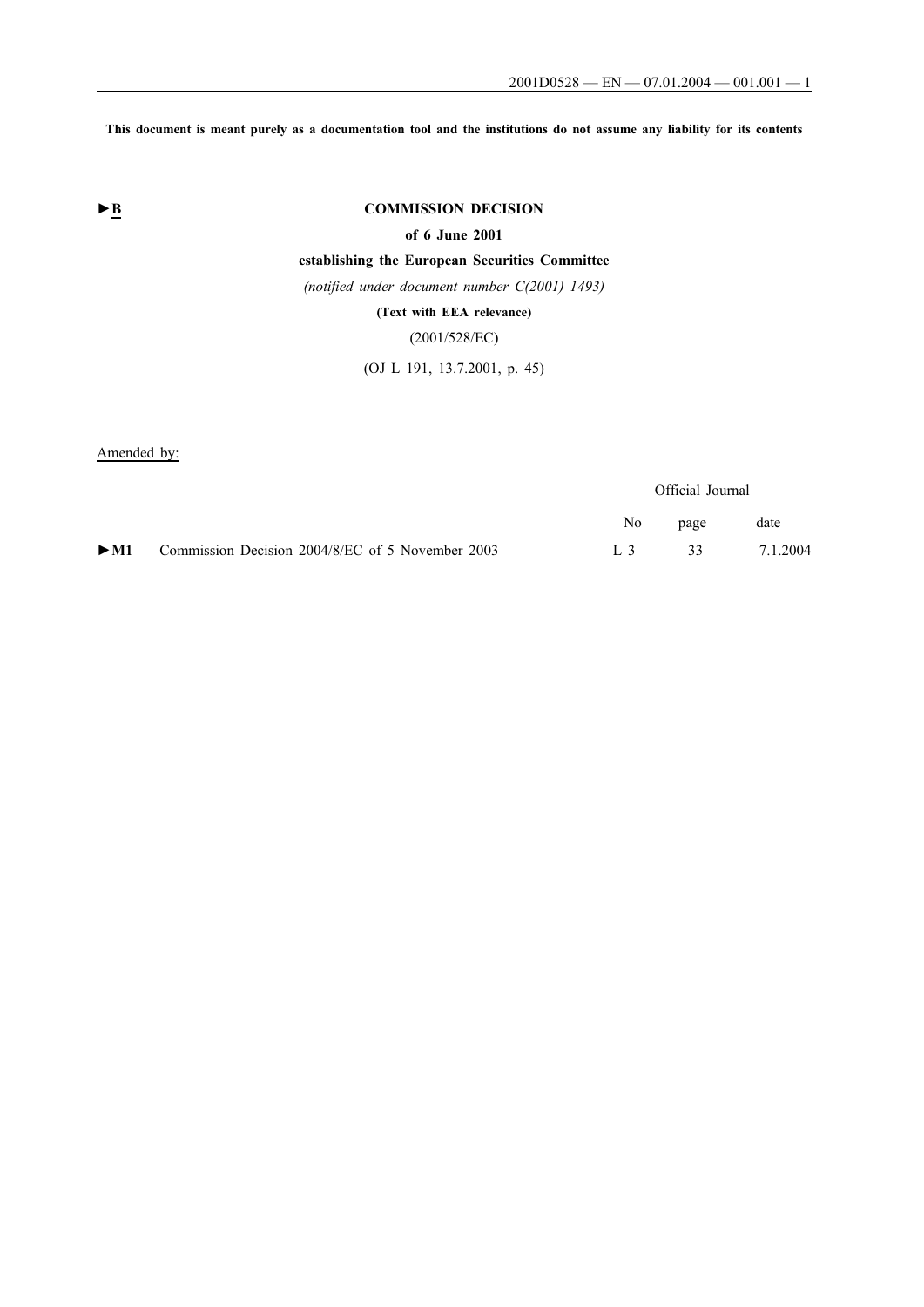## **COMMISSION DECISION**

## **of 6 June 2001**

## **establishing the European Securities Committee**

*(notified under document number C(2001) 1493)*

### **(Text with EEA relevance)**

(2001/528/EC)

#### THE COMMISSION OF THE EUROPEAN COMMUNITIES,

Having regard to the Treaty establishing the European Community,

Whereas:

- (1) The freedom to provide services and the free movement of capital constitute priority objectives of the Community, as referred to in Articles 49 and 56 of the EC Treaty.
- (2) Building a genuine internal market for financial services in accordance with the principle of an open market economy with free competition is crucial for increasing economic growth and job creation in the Community,
- (3) The Commission action plan for financial services (1) identifies a series of actions that are required in order to complete the single market for financial services and stresses the necessity to set up a securities committee in order to contribute to the elaboration of Community legislation in the securities field.
- (4) At its meeting in Lisbon in March 2000, the European Council called for the implementation of this action plan by 2005.
- (5) On 17 July 2000, the Council set up the Committee of Wise Men on the regulation of European securities markets.
- (6) In its final report, the Committee of Wise Men called for the establishment of two advisory committees, the European Securities Committee, comprising high-level representatives of Member States, and the Committee of European Securities Regulators, comprising senior representatives from the national public authorities competent in the field of securities in order, *inter alia*, to advise the Commission.
- (7) In its resolution on more effective securities market regulation in the European Union, the Stockholm European Council welcomed the intention of the Commission immediately to establish a securities committee of high-level officials from Member States, chaired by the Commission.
- (8) The final report of the Committee of Wise Men emphasised the fact that implementing measures will be necessary for the application of directives or regulations in order to take account of new developments on financial markets.
- (9) The European Securities Committee should serve as a body for reflection, debate and advice for the Commission in the field of securities.
- (10) The European Securities Committee should adopt its own rules of procedure.
- (11) This Decision establishes the European Securities Committee in its advisory capacity. Subject to specific legislative acts proposed by the Commission and adopted by the European Parliament and the Council, the Securities Committee should also function as a regulatory committee in accordance with the 1999 Decision on

## **▼B**